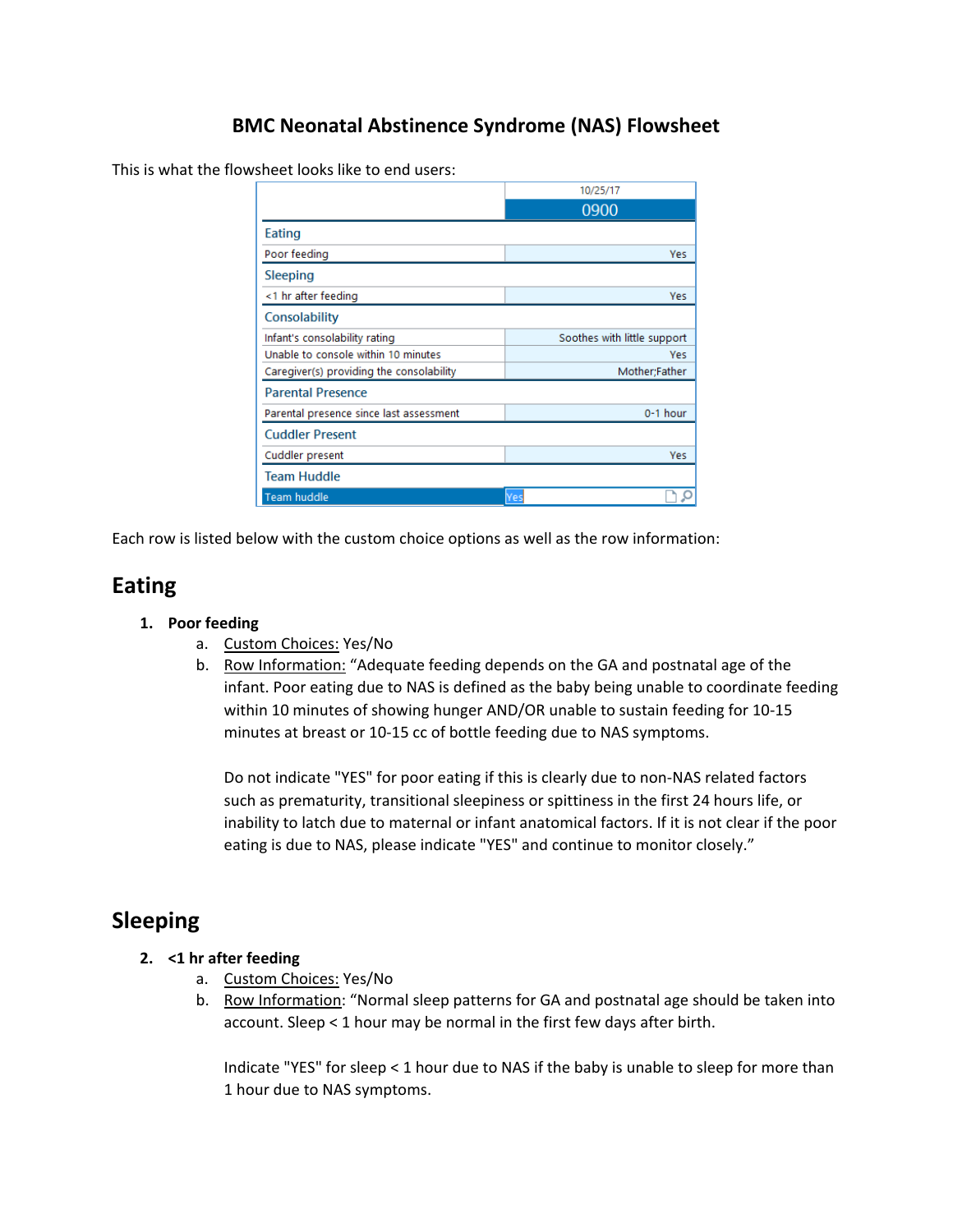Do not indicate "YES" if this is clearly due to non-NAS related factors such as physiologic cluster feeding, and interruptions in sleep for routine newborn testing.

If is it unclear if the poor sleep is due to NAS, please indicate "YES" and continue to monitor the infant closely."

### **Consolability**

#### **3. Infant's consolability rating**

- a. Custom Choices: Soothes with little support/Soothes with some support/Soothes with great support
- b. Row Information:

"1) Soothes with little support – Easily soothed and/ or consistently self-soothes 2) Soothes with some support – Can be soothed with caregiver support and can settle after rocking, placing skin to skin, swaddling, pacifier, or feeding 3) Soothes with much support – Has difficulty responding to caregiver's efforts to help

infant stop crying or settle; never self-soothes

Consolability Support Interventions

 $\Box$  Caregiver begins talking to infant and uses his/her face voice to calm the infant

 $\Box$  Caregiver continues talking to infant and places hand on the infant's abdomen

□ Caregiver continues talking to infant and holds the infant's arms and legs toward center

 $\Box$  Picks up infant, holds skin to skin or swaddled, and rocks the infant □ Offers a pacifier or feeding"

#### **4. Unable to console within 10 minutes**

- a. Custom Choices: Yes/No
- b. Row Information: "Do not indicate "Yes" if infant's inconsolability is due to infant hunger or other non-NAS source of discomfort (e.g., circumcision pain).

If it is unclear if the inability to console is due to NAS, please indicate "Yes" and continue to monitor the infant closely."

### **5. Caregiver(s) providing the consolability**

- a. Custom Choices: Mother/Father/Other support person/Clinician/Cuddler
- b. Multi-select choices
- c. Row Information: NA

# **Parental Presence**

- **6. Parental presence since last assessment**
	- a. Custom Choices: None/0-1 hour/1-2 hours/2-3 hours/3-4 hours
	- b. Row Information: NA